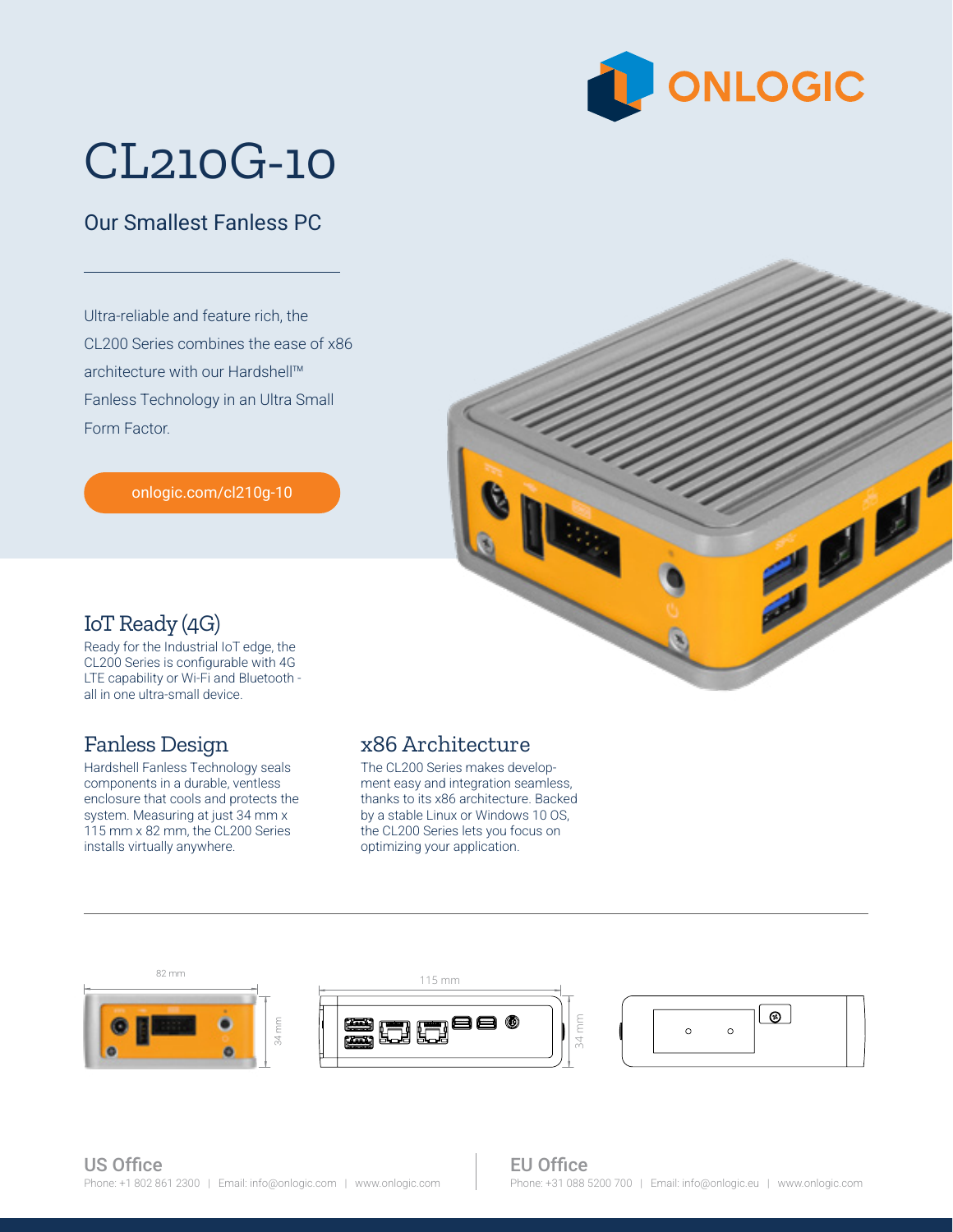Rear I/O

USB 1 USB 2.0 port Serial 1 COM Port (RS-232) Power 1 DC Input Jack (12 V)

Other Power Button, power indicator LED 1 MicroSD Card slot



| <b>System</b>          |                        |
|------------------------|------------------------|
| Processor              | Intel Celeron N3350    |
| Processor Speed        | $1.1$ GHz              |
| <b>Processor Cores</b> | $\mathfrak{D}$         |
| Integrated Graphics    | Intel HD Graphics 500  |
| Memory                 | <b>I PDDR4</b><br>4 GB |

| <b>Expansion &amp; Features</b> |                                                                                      |
|---------------------------------|--------------------------------------------------------------------------------------|
| Expansion & Storage             | 1 PCIe Mini Card (Half-Height)<br>MicroSD Card<br>mSATA (Shared PCIe Mini Card Slot) |
| Features                        | 32 GB onboard EMMC Storage                                                           |

| <b>Mechanical</b>  |                                                            |
|--------------------|------------------------------------------------------------|
| Dimensions (WxHxD) | $115 \text{ mm} \times 82 \text{ mm} \times 34 \text{ mm}$ |
| Mounting Options   | DIN-mount<br>VFSA-mount<br>Wall-mount                      |

| <b>Environmental &amp; Regulatory</b> |                                                                                                                                                                                                                                     |
|---------------------------------------|-------------------------------------------------------------------------------------------------------------------------------------------------------------------------------------------------------------------------------------|
| Operating Temperature                 | $0^{\circ}$ C ~ 40 $^{\circ}$ C                                                                                                                                                                                                     |
| Certifications                        | 2002/96/EC (WEEE Directive)<br>2011/65/EU (RoHS 2 Directive)<br>Additional Safety and EMC certifications pending<br>CB scheme<br>CF<br>FN 55024<br>FN 55032<br>FN 62368-1<br>FCC 47 CFR Part 15<br>IFC 62368-1<br>IP50<br>UI Listed |

| Front I/O  |                                       |
|------------|---------------------------------------|
| <b>USB</b> | 2 USB 3.0 Ports                       |
| Ethernet   | 2 Gb LAN Ports with Realtek RTI 8111G |
| Video      | 2 Mini-DisplayPort                    |
| Other      | 1 Audio Jack (Mic-in, Line-out)       |

| Side I/O |                 |
|----------|-----------------|
| Other    | 4 Antenna jacks |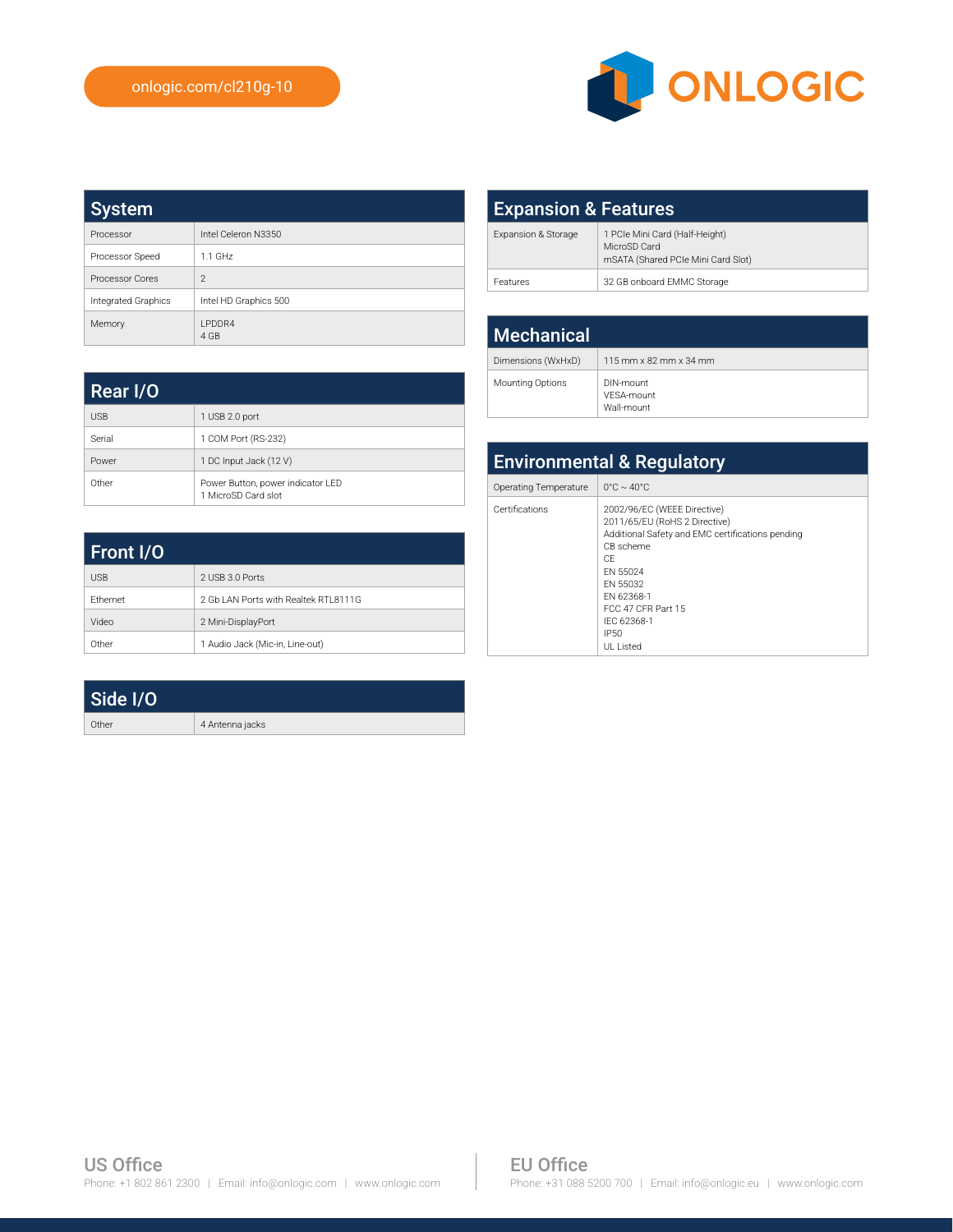

## CL210G-10 Dimensional Drawings

Industrial USFF Edge Device **All measurements in mm** 



CL210G-10 FRONT



BACK SIDE AND INTERNATIONAL SERVICES OF THE SIDE OF THE SIDE OF THE SIDE OF THE SIDE OF THE SIDE OF THE SIDE O